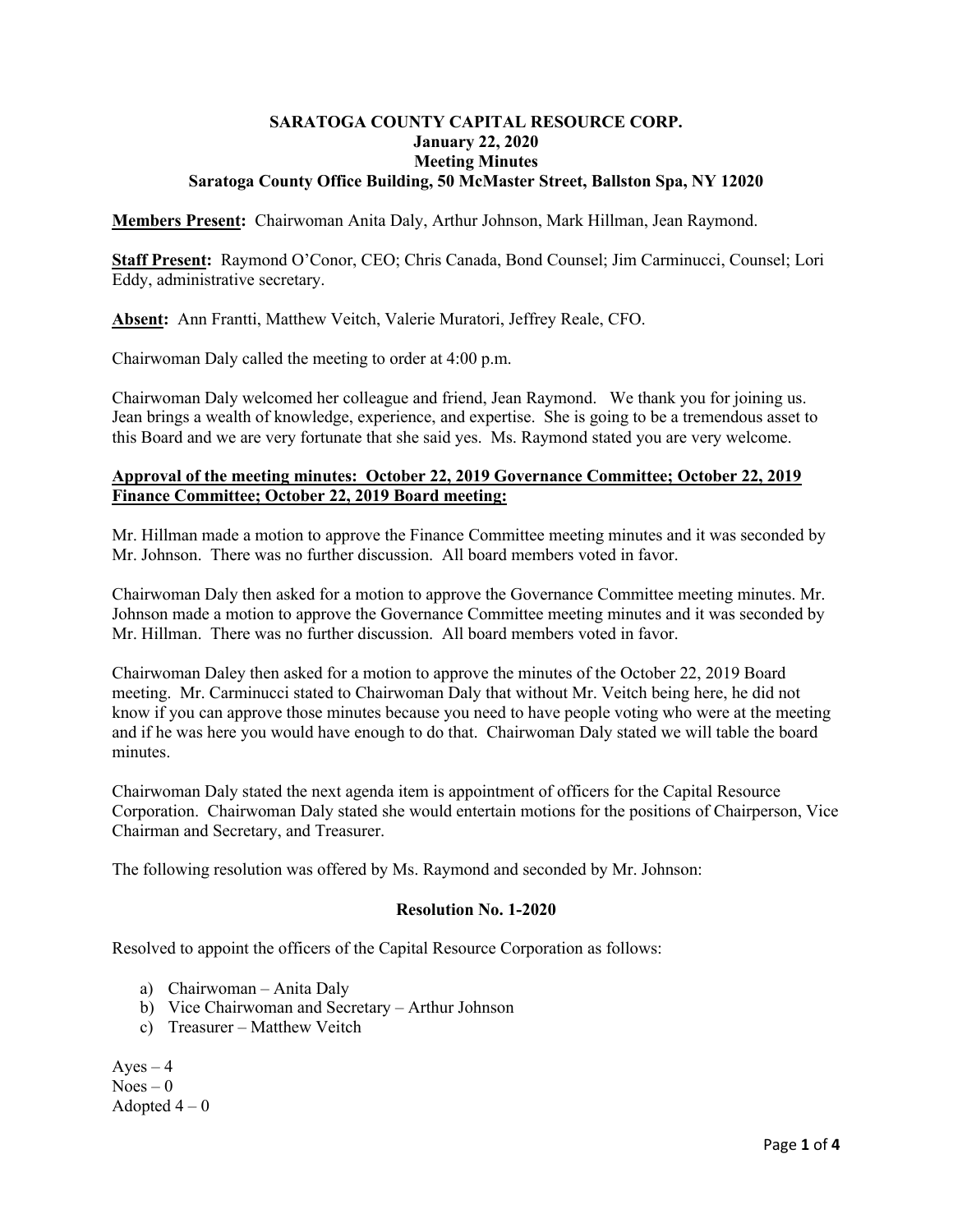Chairwoman Daly then discussed the reappointment of the board members to the Committee Assignments.

The following resolution was offered by Mr. Johnson and seconded by Mr. Hillman:

### **Resolution No. 2-2020**

Resolved to appoint the members of the Committee Assignments of the Capital Resource Corporation as follows:

- a) Audit Committee: Johnson (Chairman), Muratori, Veitch, Hillman;
- b) Governance: Muratori (Chairwoman), Johnson and Raymond, Veitch;
- c) Investment: Veitch (Chairman), Johnson, Frantti;
- d) Finance: All board members.

Chairwoman Daly stated that Board Evaluation forms are to be completed. Mr. O'Conor brought some copies for everyone to fill out and return to him at the end of the meeting. This is a ABO requirement.

Chairwoman Daly stated we need to re-approve our policies. Mr. Carminucci stated they are ABO recommended policies. Mr. Johnson questioned if the Investment Policy was still good? Mr. O'Conor stated yes, he hasn't seen any changes come out of the ABO or the Comptroller's Office. Mr. Carminucci stated he was on the websites today and didn't seen any changes.

Chairwoman Daly asked for a motion to re-approve these policies.

The following resolution was offered by Mr. Johnson and seconded by Mr. Hillman:

#### **Resolution No. 3-2020**

Resolved to re-approve the following policies:

- a) By-laws
- b) Ethics Code
- c) Internal Controls/Financial Management Statement
- d) Investment Policy
- e) Mission Statement
- f) Procurement Policy
- g) Property Disposition Policy
- h) Whistle Blower Policy
- i) Conflict of Interest Policy

 $Ayes - 4$  $Noes - 0$ Adopted  $4-0$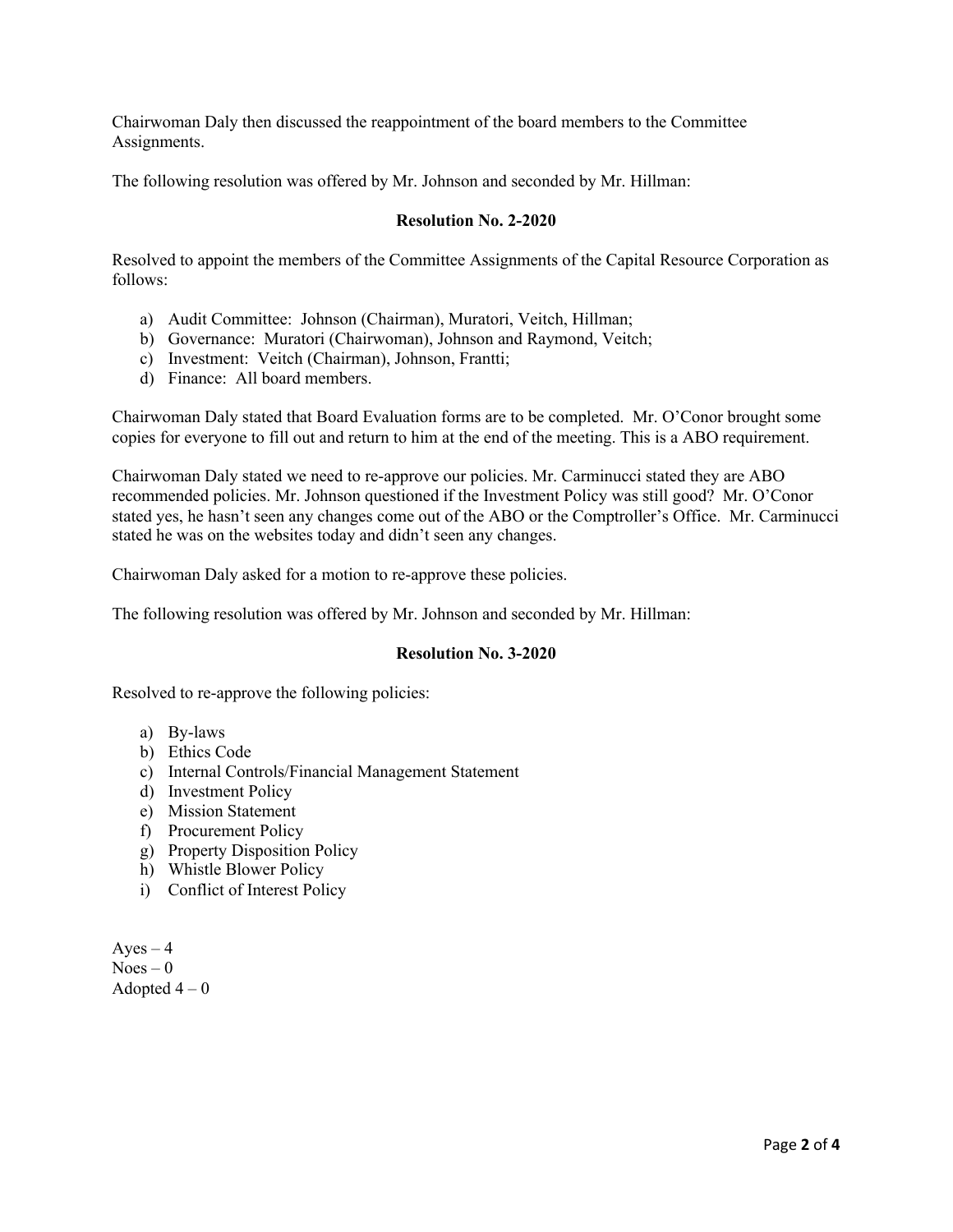# **Review of Financial Report**

Chairwoman Daly asked Mr. O'Conor to review the financial reports as of December 31, 2019. Mr. O'Conor on page 11is our balance sheet. At the end of the year we had \$546,918.00 in total assets. We've rolled over a couple of our CD's a couple of times, not as attractive rates as we were originally getting but still substantially better than the interest earned on our checking account. On the next page is a list of all of the transactions for the year. Mr. O'Conor continued that on page 13 is the Budget for 2019. Since we didn't have any transactions, bond issuances, for the 2019 year, the only income we have is the interest income from our checking account and certificates of deposit. We are running a little bit behind budget. The expenses down below are well within what we had budgeted for 2019. Mr. Hillman asked if we could go back for a moment to page 12. January  $1<sup>st</sup>$ , check number 1112, \$318.00 for the Southern Saratoga Chamber. Mr. Hillman questioned if that was now part of the Capital Region? Mr. O'Conor stated yes. The Southern Saratoga County Chamber was acquired by the Capital Region Chamber. It should be noted that the Saratoga County Chamber opened an office in Clifton Park. Chairwoman Daly stated yes. Mr. Hillman asked why would we join the Capital Region because they are in Albany, Southern Saratoga, Schenectady, Bethlehem, Guilderland, etc.? Chairwoman Daly stated that is a very good point. She was at the Saratoga County Chamber's mixer last week which was held in Clifton Park. They had a very good crowd and she thinks they are making their presence known in the Southern end of the County. Mr. Johnson questioned if they still go by the Southern name. Chairwoman Daly and Mr. Hillman stated no, Capital Region. Chairwoman Daly suggested we table that in the expenditures for this year. Mr. O'Conor continued with the financial report, if there are any questions regarding the budget, as he said our expenses were well within line for what we had originally budgeted. The last page is the schedule of indebtedness as of the end of the year. Mr. Hillman what is RW Preservation. Mr. O'Conor stated that is the Raymond Watkins senior apartments in Saratoga Springs.

Chairwoman Daly asked for a motion to approve the financial reports as presented.

The following resolution was offered by Mr. Johnson and seconded by Mr. Hillman:

#### **Resolution No. 4-2020**

Resolved to approve the financial reports for December 31, 2019 as presented.

 $Ayes - 4$  $Noes - 0$ Adopted  $4-0$ 

#### **Invoices for approval:**

Chairwoman Daly stated the next agenda item is we have some invoices for approval today. Can we add the NYSAC one on here because she forgot to do it and she will send the paperwork to Mr. O'Conor and then when you have it you can send the check out? Chairwoman Daly stated we have a list of invoices for approval to include the Saratoga County Chambers Institute of Management respond service, the program that they do the workforce development and training program that they do in partnership with Empire State College.

Chairwoman Daly stated she wanted to thank you all for coming to the dinner. She thought it would be a nice opportunity with everything that is going on and we certainly had the funding available to get together at the Chamber dinner and support the Chamber and some of the Institute of Management people she is sure will be there. It is not a big opportunity where we can do something like this though so thank you to all of those who are coming.